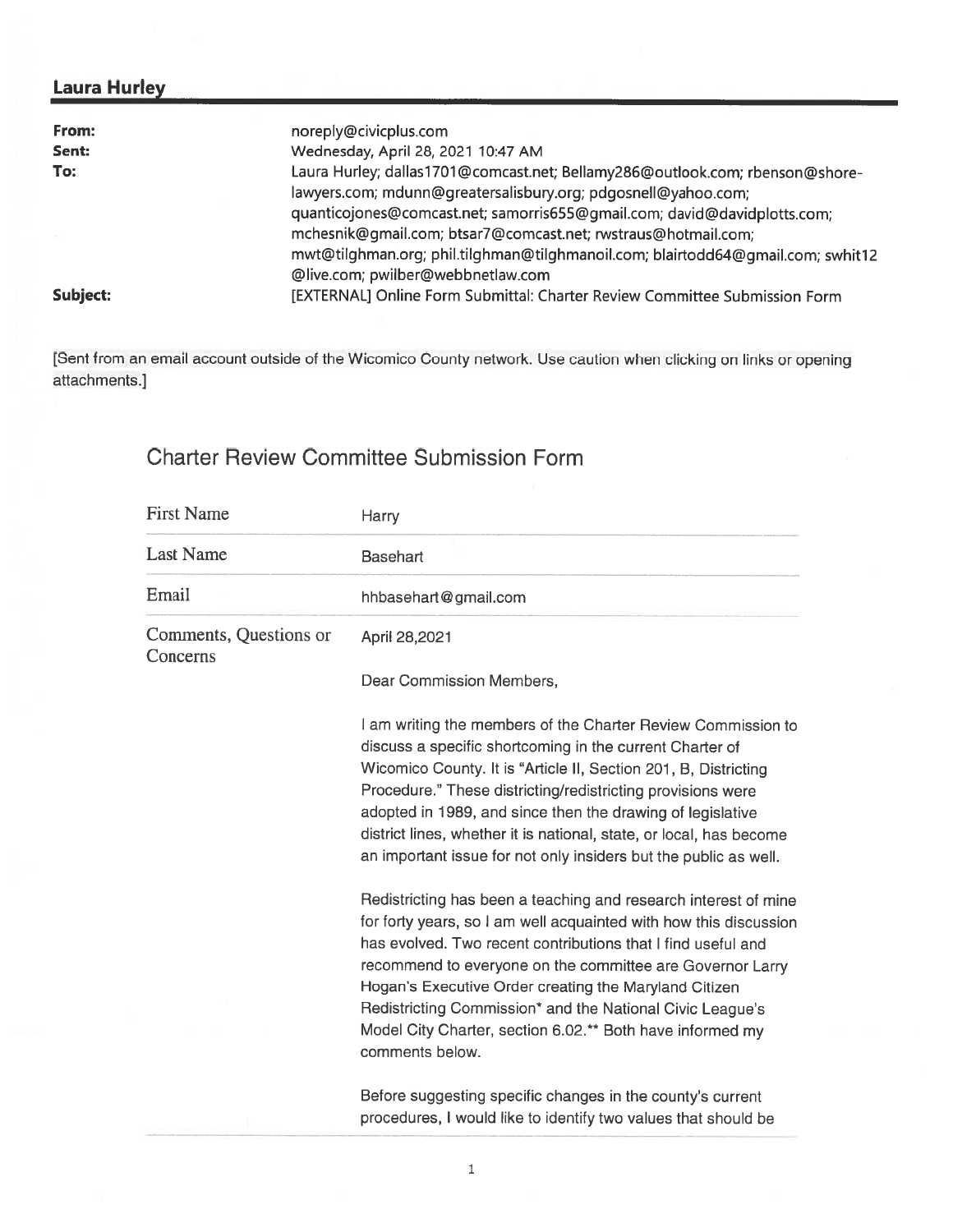furthered through redistricting: transparency and fairness. Transparency requires those charged with the task of drawing lines should conduct open meetings and provide opportunities for citizen input. Fairness requires that district lines should be drawn to ensure, as much as possible, representation of political, social, and economic interests within the county.

The county's current redistricting procedures do not achieve these values. Bluntly stated, the Wicomico County Council, has too much control. The council creates <sup>a</sup> commission, which sounds proper until the details are examined. The council appoints members of the commission, but no criteria for selecting members can be found, not even the number required for the job. The commission is not required to seek public input. Once <sup>a</sup> <sup>p</sup>lan is prepared and presented to the council, only then is it made available to the public. At that point, the county council is required to hold <sup>a</sup> public hearing. The county council has final approval and "may adopt the <sup>p</sup>lan as presented or may make any modifications or amendments to the <sup>p</sup>lan." In other words, the county council has final approval.

The only positives are the reasonable timeline established to complete the entire process and that districts should be "reasonably compact, contiguous and substantially equal in population." Looking at both positives and negatives, the only conclusion is to rewrite this section of the charter. What is the path to transparency and fairness? Simply stated: District lines should be drawn by an independent redistricting commission that applies neutral criteria. It may not be possible to completely attain the values of transparency and fairness, but we can do better than what we have.

Transparency may be the easiest to achieve. For example, open meetings at convenient times, citizen outreach to encourage public input, an electronic portal for public review of data used in drawing new plans, and <sup>a</sup> timeline that allows public comments on the commission's final <sup>p</sup>lan.

Fairness begins with <sup>a</sup> redistricting commission that neither major political party dominates. Commission members, in equal numbers, should be registered voters of both major political parties and independent voters, or unaffiliated, as they are called in Maryland. Governor Hogan's commission has three Democrats, three Republicans and three not registered with either major party. Final authority to approve the <sup>p</sup>lan should be with the commission and not the county council, although some <sup>g</sup>ive-and-take could be allowed. <sup>A</sup> super-majority should be